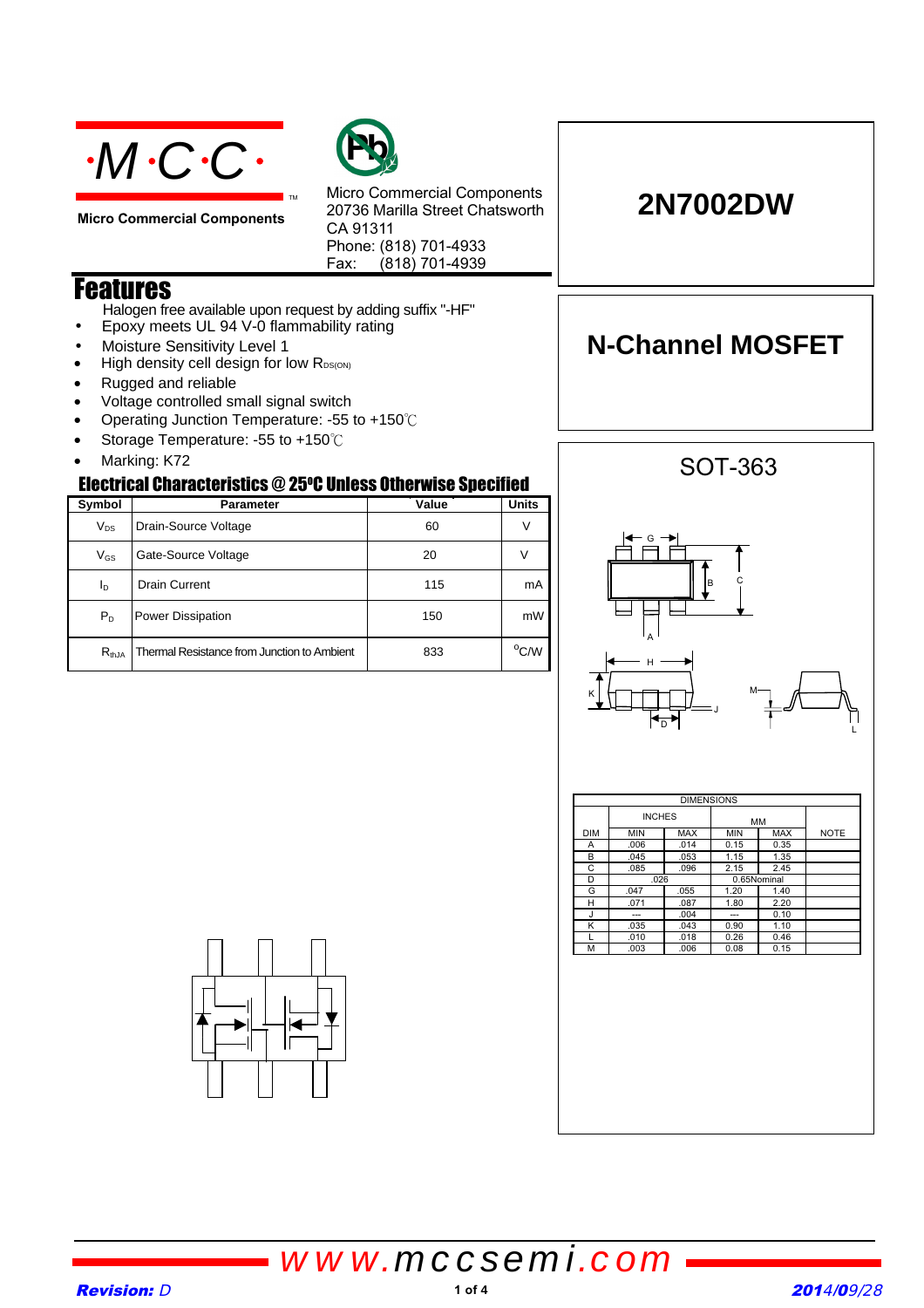# **2N7002DW**



| <b>Parameter</b>                  | Symbol                      | conditions<br>Test                    | Min  | Typ | Max   | Unit   |
|-----------------------------------|-----------------------------|---------------------------------------|------|-----|-------|--------|
| Drain-source breakdown voltage    | $V_{(BR)DSS}$               | $V_{GS}$ =0 V, I <sub>D</sub> =250 µA | 60   |     |       | $\vee$ |
| Gate-threshold voltage *          | $V_{th(GS)}$                | $V_{DS} = V_{GS}$ , $I_D = 250 \mu A$ | 1    |     | 2.5   |        |
| Gate-body leakage                 | $_{\text{GSS}}$             | $V_{DS} = 0 V, V_{GS} = \pm 20 V$     |      |     | ±80   | nA     |
| Zero gate voltage drain current   | $I_{DSS}$                   | $V_{DS} = 60 V, V_{GS} = 0 V$         |      |     | 80    | nA     |
|                                   | $R_{DS(on)}$                | $V_{GS}$ =10 V, $I_D$ =500mA          |      |     | 7     |        |
| Drain-source on-resistance *      |                             | $V_{GS}$ =5 V. I <sub>D</sub> =50mA   |      |     | 7     | Ω      |
| <b>Forward transconductance *</b> | $g_{fs}$                    | $V_{DS}$ =10 V, $I_D$ =200mA          | 80   |     |       | ms     |
|                                   | $V_{DS(on)}$                | $V_{GS}$ =10V, $I_D$ =500mA           |      |     | 3.75  | $\vee$ |
| Drain-source on-voltage *         |                             | $V_{GS}$ =5V, $I_D$ =50mA             |      |     | 0.375 | $\vee$ |
| Diode forward voltage             | $V_{SD}$                    | $I_S = 115$ mA, $V_{GS} = 0$ V        | 0.55 |     | 1.2   | $\vee$ |
| $C_{iss}$<br>Input capacitance ** |                             |                                       |      |     | 50    |        |
| Output capacitance **             | $\mathsf{C}$ <sub>oss</sub> | $V_{DS}$ =25V, $V_{GS}$ =0V, f=1MHz   |      |     | 25    | pF     |
| Reverse transfer capacitance **   | C <sub>rss</sub>            |                                       |      |     | 5     |        |

#### **Electrical Characteristics@ T<sub>a</sub>=25 ℃ unless otherwise specified**

#### **SWITCHING TIME**

| Turn-on time **  | $L_{d(0n)}$  | $V_{DD}$ =25 V, R <sub>L</sub> =50 $\Omega$      |  | חר<br>∠∪ | ns |
|------------------|--------------|--------------------------------------------------|--|----------|----|
| Turn-off time ** | $L_{d(Off)}$ | $I_D = 500$ mA, $V_{GEN} = 10V_{,G} = 25 \Omega$ |  | 40       |    |

\* Pulse Test: Pulse width ≤300µs,duty cycle≤2%.

\*\* These parameters have no way to verify.

# **Typical Characteristics**



# *www.mccsemi.com*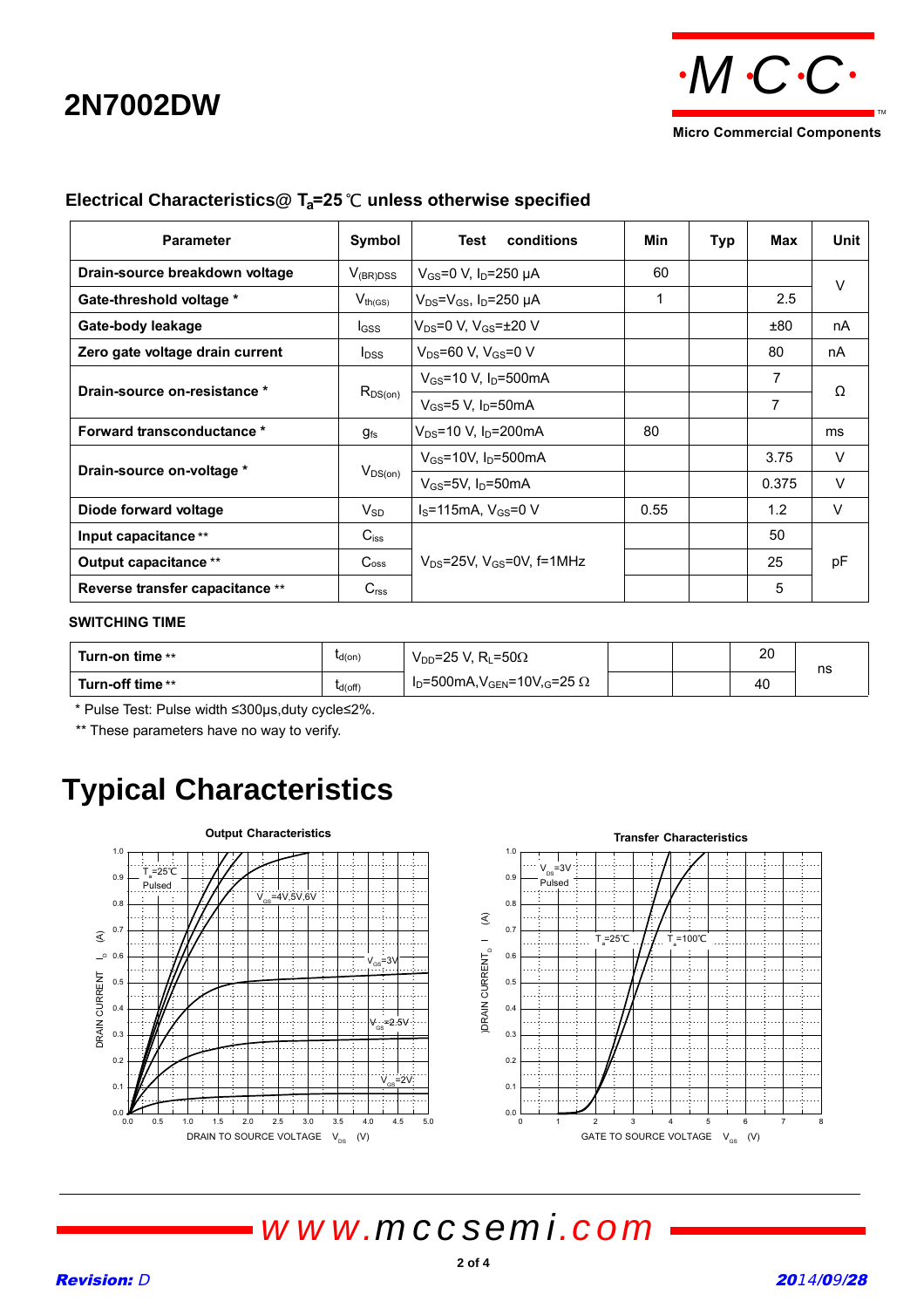### **2N7002DW**



**Micro Commercial Components**



# **Typical Characteristics**

*www.mccsemi.com*

 $\mathcal{L}^{\text{max}}$